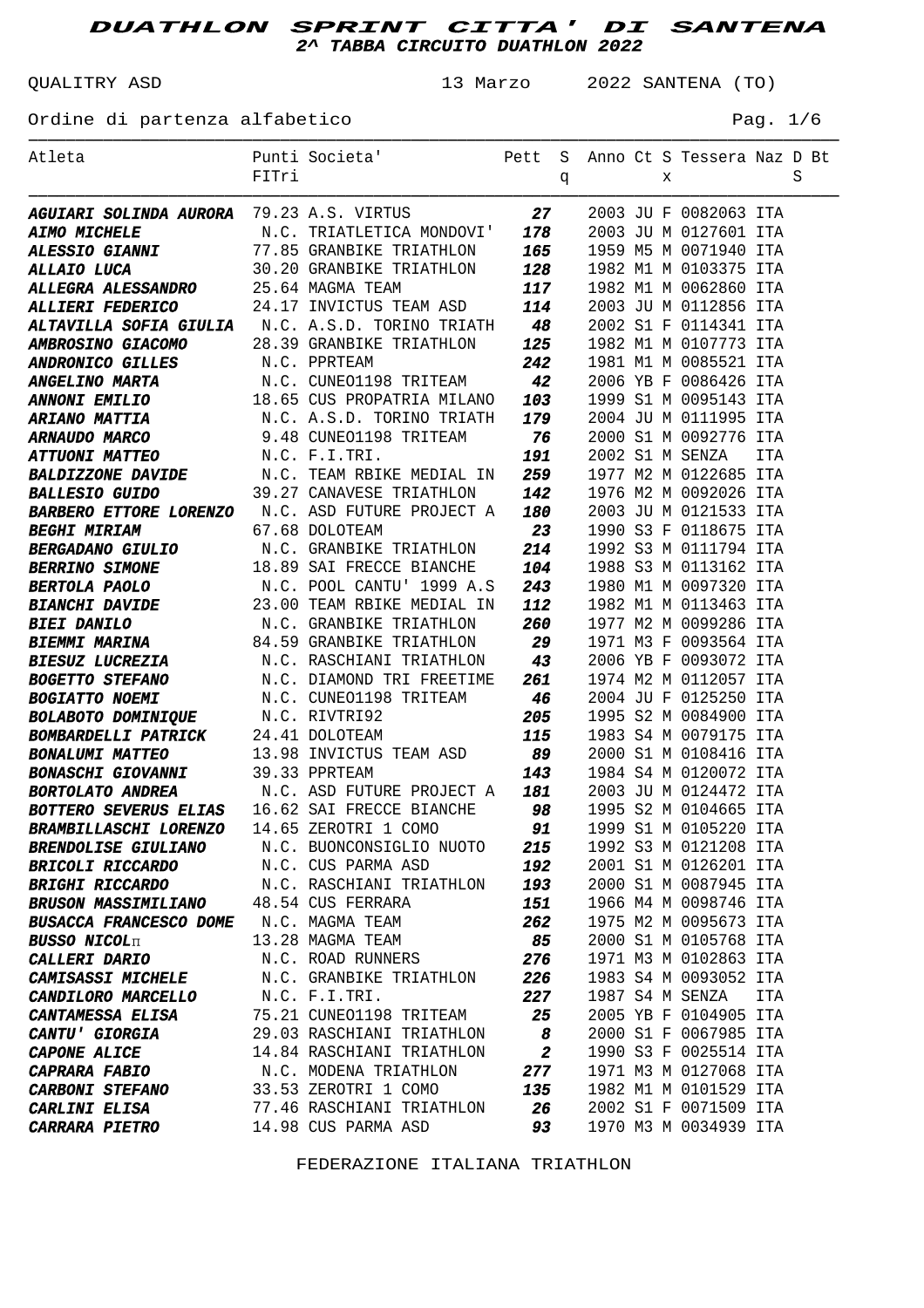QUALITRY ASD 13 Marzo 2022 SANTENA (TO)

Ordine di partenza alfabetico e e e e e e e e e e e e e e Pag. 2/6

| Atleta                                                  |           | Punti Societa' Pett S Anno Ct S Tessera Naz D Bt           |          |   |           |   |                                                |       |   |
|---------------------------------------------------------|-----------|------------------------------------------------------------|----------|---|-----------|---|------------------------------------------------|-------|---|
|                                                         | FITri     |                                                            |          | q |           | X |                                                |       | S |
| <b>CARVINI NICOLA</b> N.C. FILMAR TRIATHLON 263         |           |                                                            |          |   |           |   | 1977 M2 M 0123292 ITA                          |       |   |
| CASAGRANDE GIUSEPPE 55.23 PRORECCO TRIATHLON            |           |                                                            | 156 —    |   |           |   | 1975 M2 M 0042888 ITA                          |       |   |
| <b>CASARTELLI MARCO</b>                                 |           | N.C. ZEROTRI 1 COMO                                        | 284      |   |           |   | 1964 M4 M 0117037 ITA                          |       |   |
| <b>CASASSA MATTEO</b>                                   |           | N.C. GRANBIKE TRIATHLON                                    | 216      |   |           |   | 1988 S3 M 0100577 ITA                          |       |   |
| <b>CASERTA MARIO</b>                                    |           | N.C. A.S.D. TORINO TRIATH                                  | 278      |   |           |   | 1972 M3 M 0122018 ITA                          |       |   |
| <b>CASSANELLI NICOLA</b>                                |           | N.C. RARI NANTES TORINO                                    | 264      |   |           |   | 1976 M2 M 0086536 ITA                          |       |   |
| <b>CASTELLO EMILIANO</b>                                |           | N.C. SAI FRECCE BIANCHE 265                                |          |   |           |   | 1976 M2 M 0066285 ITA                          |       |   |
| <b>CATALDO ALESSANDRO</b>                               |           | 30.61 MAGMA TEAM                                           | 129      |   |           |   | 2000 S1 M 0107000 ITA                          |       |   |
| <i>CAVALLI CHIARA</i>                                   |           |                                                            |          |   |           |   | 2000 S1 F 0095462 ITA                          |       |   |
| <b>CEDDIA LAURA</b>                                     |           | 6.02 RASCHIANI TRIATHLON 1<br>47.22 RASCHIANI TRIATHLON 14 |          |   |           |   | 2003 JU F 0087688 ITA                          |       |   |
| <b>CEDRATI FABRIZIO</b>                                 |           | 39.00 MELEGNANO TRIATHLON                                  | 141      |   |           |   | 1970 M3 M 0113097 ITA                          |       |   |
| <b>CHIOSSO MATTEO</b>                                   |           | N.C. RARI NANTES TORINO                                    | 244      |   |           |   | 1978 M1 M 0126836 ITA                          |       |   |
| <b>CHITTI DARIO</b>                                     |           | 3.34 CUS PARMA ASD                                         | 66       |   |           |   | 1993 S2 M 0038131 ITA                          |       |   |
| CICCOTELLI ERIKA 173.93 IMPOSSIBLE226 FORLI' 36         |           |                                                            |          |   |           |   | 1987 S4 F 0119758 ITA                          |       |   |
| <b>COCCO GIANLORENZO</b>                                |           | N.C. A.S.D. TORINO TRIATH 194                              |          |   |           |   | 2002 S1 M 0118760 ITA                          |       |   |
| <b>COCO MARIO GABRIELE</b>                              |           | N.C. MAGMA TEAM                                            | 195      |   |           |   | 2001 S1 M 0126944 ITA                          |       |   |
| COLALILLO LEO                                           |           | 39.40 MELEGNANO TRIATHLON                                  | 144      |   |           |   | 1981 M1 M 0107547 ITA                          |       |   |
| <b>COLLE SONIA</b>                                      |           | N.C. CUSIOCUP                                              | 56       |   |           |   | 1974 M2 F 0107713 ITA                          |       |   |
| <b>COMINETTO DAVIDE</b>                                 |           | N.C. RARI NANTES TORINO                                    | 217      |   |           |   | 1991 S3 M 0127575 ITA                          |       |   |
| <b>CONZATTI ALESSANDRO N.C. DOLOTEAM</b>                |           |                                                            | 218      |   |           |   | 1989 S3 M 0093520 ITA                          |       |   |
| CORNAGLIA PIER ANTONIO N.C. A.S.D. TORINO TRIATH        |           |                                                            | 245      |   |           |   | 1981 M1 M 0119677 ITA                          |       |   |
| <b>CORTI GIUSEPPE</b>                                   | 40.79 VTT |                                                            | 146      |   |           |   | 1969 M3 M 0109184 ITA                          |       |   |
| CORTI MARCO                                             |           | 3.95 ZEROTRENTA TRIATHLON 67                               |          |   |           |   | 1986 S4 M 0090360 ITA                          |       |   |
| <b>CORVETTO ENRICO</b>                                  |           | N.C. DIAMOND TRI FREETIME                                  | 228      |   |           |   | 1986 S4 M 0118304 ITA                          |       |   |
| <b>COSTAMAGNA CHIARA</b>                                |           | 49.61 VALDIGNE TRIATHLON 16                                |          |   |           |   | 1987 S4 F 0101790 ITA                          |       |   |
| <b>DAMIANI CATTERINA</b>                                |           | N.C. A.S.D. TORINO TRIATH 51                               |          |   |           |   | 1994 S2 F 0110908 ITA                          |       |   |
| <b>DAVIDE CHRISTIAN</b>                                 |           | 22.44 RASCHIANI TRIATHLON                                  | 110      |   |           |   | 1997 S2 M 0062779 ITA                          |       |   |
| DE GREGORIO LORENZO N.C. CUNEO1198 TRITEAM              |           |                                                            | 196      |   |           |   | 2001 S1 M 0103641 ITA                          |       |   |
| DE MAGISTRIS UMBERTO N.C. RARI NANTES TORINO            |           |                                                            | 219      |   |           |   | 1988 S3 M 0097463 ITA                          |       |   |
| <b>DE VITTOR MASSIMILIANO</b>                           |           | N.C. NEW TRIATHLON PROJEC                                  | 246      |   |           |   | 1980 M1 M 0108990 ITA                          |       |   |
| DEGASPERI ALESSANDRO 4.35 DOLOTEAM                      |           |                                                            | 68       |   |           |   | 1980 M1 M 0009935 ITA                          |       |   |
| <b>DEGASPERI LUCA</b>                                   |           | N.C. DOLOTEAM                                              | 170      |   |           |   | 2006 YB M 0097511 ITA                          |       |   |
| DEGIUGNO ALESSANDRA 81.96 VALDIGNE TRIATHLON 28         |           |                                                            |          |   |           |   | 1971 M3 F 0095826 ITA                          |       |   |
| <b>DELCO' LORENZO</b>                                   |           | N.C. SUI-                                                  | 206      |   |           |   | 1995 S2 M SUI S                                |       |   |
| <b>DELITALA RICCARDO</b>                                |           | N.C. OLIMPIC TRIATHLON                                     | 247      |   |           |   | 1979 M1 M 0093566 ITA                          |       |   |
| DEMARCHI ALBERTO BARTO N.C. CUNEO1198 TRITEAM           |           |                                                            | 197      |   |           |   | 2002 S1 M 0105935 ITA E                        |       |   |
| <b>DEMARCHI EDOARDO ENEA</b>                            |           | 65.36 VALDIGNE TRIATHLON                                   | 160      |   |           |   | 2005 YB M 0118389 ITA                          |       |   |
| <b>DEMARCHI ELEONORA</b>                                |           | 49.22 CUNEO1198 TRITEAM                                    | 15       |   |           |   | 2004 JU F 0106735 ITA E                        |       |   |
| <b>DEMARIE CECILIA</b>                                  |           | N.C. A.S.D. TORINO TRIATH                                  | 49       |   |           |   | 2002 S1 F 0117262 ITA                          |       |   |
| <b>DEMOZZI DAVIDE</b>                                   |           | N.C. BUONCONSIGLIO NUOTO                                   | 207      |   |           |   | 1993 S2 M 0109176 ITA                          |       |   |
| <b>DESTEFANIS JACOPO</b>                                |           | N.C. A.S.D. TORINO TRIATH                                  | 182      |   |           |   | 2003 JU M 0105948 ITA                          |       |   |
| <b>DI GREGORIO ALBERTO</b>                              |           | N.C. FILMAR TRIATHLON                                      | 229      |   |           |   | 1984 S4 M 0058820 ITA                          |       |   |
| <b>DI NOI LEONARDO</b><br><b>DIROCCIA ALESSIO</b>       |           | N.C. CUS PROPATRIA MILANO<br>N.C. SAVONA TRIATHLON         | 198      |   |           |   | 2002 S1 M 0108769 ITA<br>1983 S4 M 0106967 ITA |       |   |
|                                                         |           |                                                            | 230      |   |           |   |                                                |       |   |
| <b>DORSI PATRIZIA</b><br><b>DUCHI NICOLA</b>            |           | 37.28 PIACENZATRIVITTORINO<br>7.66 DOLOTEAM                | 11<br>74 |   |           |   | 1973 M2 F 0025731 ITA<br>1998 S1 M 0111340 ITA |       |   |
| <b>ERMAN DOGA</b>                                       |           | 39.19 CUS PROPATRIA MILANO                                 | 12       |   |           |   | 2002 S1 F 0087125 ITA                          |       |   |
| <b>ESPUNA LARRAMONA MIGUE</b> 6.63 CUS PROPATRIA MILANO |           |                                                            | 71       |   |           |   | 2004 JU M 0079210 ITA                          |       |   |
| <b>FABRIS MARGHERITA</b>                                |           | 65.19 CUS PROPATRIA MILANO                                 | 22       |   |           |   | 2004 JU F 0079691 ITA                          |       |   |
| <b>FALBRIARD SIMON</b>                                  |           | N.C. XXX-ESTERO                                            | 199      |   | 1998 S1 M |   |                                                | XXX S |   |
|                                                         |           |                                                            |          |   |           |   |                                                |       |   |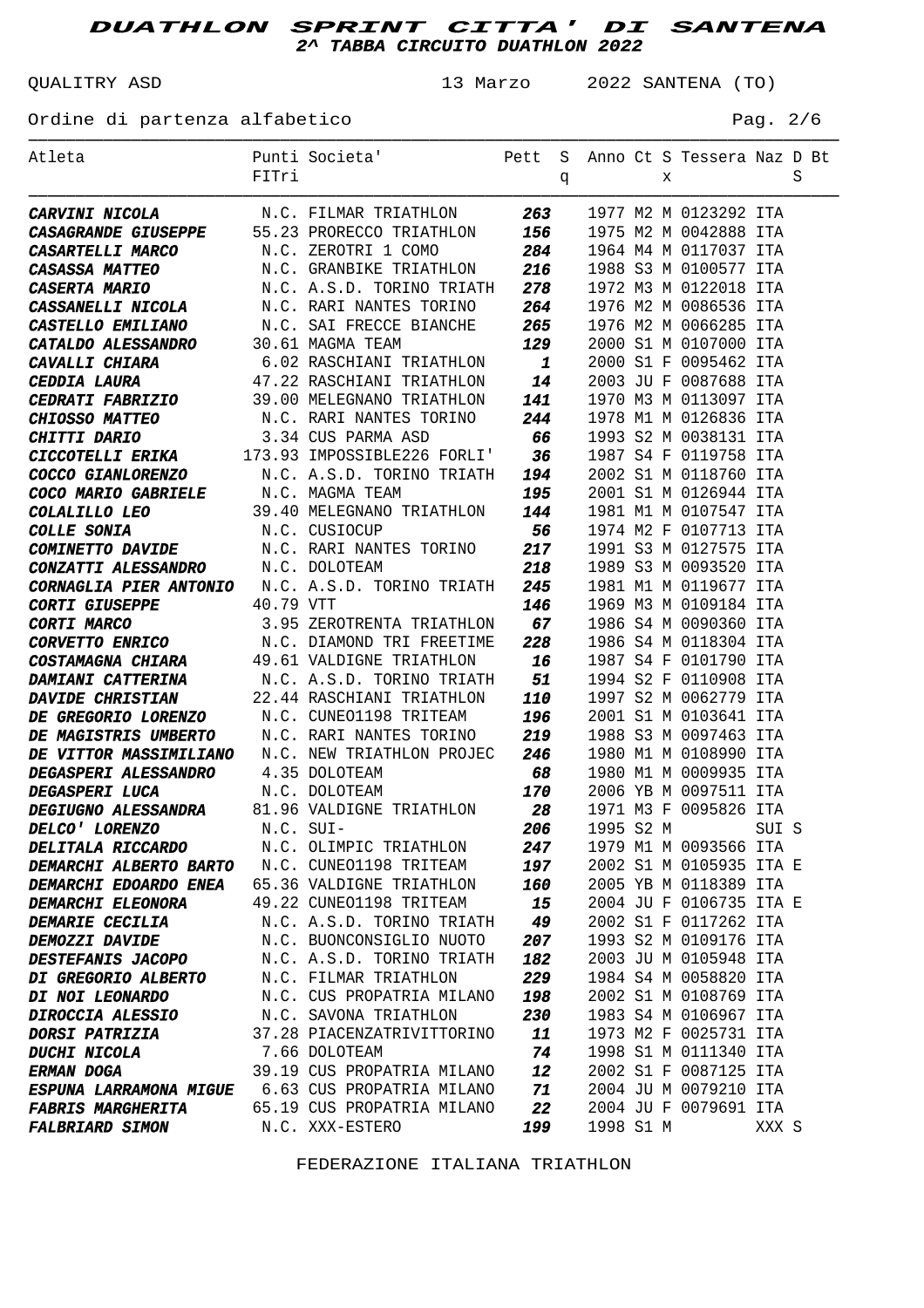QUALITRY ASD 13 Marzo 2022 SANTENA (TO)

Ordine di partenza alfabetico Pag. 3/6

| Atleta                                                                                                                                                                       |            | Punti Societa' Nett S Anno Ct S Tessera Naz D Bt |                |   |  |   |                         |            |   |
|------------------------------------------------------------------------------------------------------------------------------------------------------------------------------|------------|--------------------------------------------------|----------------|---|--|---|-------------------------|------------|---|
|                                                                                                                                                                              | FITri      |                                                  |                | q |  | X |                         |            | S |
|                                                                                                                                                                              |            |                                                  |                |   |  |   |                         |            |   |
| FAVA EDOARDO                                                                                                                                                                 |            | N.C. GRANBIKE TRIATHLON                          | 208            |   |  |   | 1994 S2 M 0083752 ITA   |            |   |
| <b>FAVERSANI MARCO</b>                                                                                                                                                       |            | 23.13 RASCHIANI TRIATHLON                        | 113            |   |  |   | 2001 S1 M 0088143 ITA   |            |   |
| <b>FERAZZINI MATTEO</b>                                                                                                                                                      |            | N.C. INVICTUS TEAM ASD                           | 183            |   |  |   | 2003 JU M 0117228 ITA   |            |   |
| <b>FERRAGATTA LUCA</b>                                                                                                                                                       |            | N.C. OASI LAURA VICUNA                           | 285            |   |  |   | 1967 M4 M 0114148 ITA   |            |   |
| FERRARI FABRIZIO N.C. A.S.D. TORINO TRIATH                                                                                                                                   |            |                                                  | 209            |   |  |   | 1994 S2 M 0124157 ITA   |            |   |
| <b>FERRARI LUCA</b>                                                                                                                                                          |            | N.C. UNA TRIATHLON TEAM                          | 231            |   |  |   | 1987 S4 M 0120673 ITA   |            |   |
| FERRARO SIMONE TIZIANO N.C. DOLOTEAM                                                                                                                                         |            |                                                  | 232            |   |  |   | 1984 S4 M 0093351 ITA   |            |   |
| <b>FERRERO ALBERTO</b>                                                                                                                                                       |            | 14.69 CUNEO1198 TRITEAM                          | 92             |   |  |   | 2005 YB M 0105910 ITA   |            |   |
| <b>FIGINI ANDREA</b>                                                                                                                                                         | N.C. DDS   |                                                  | 200            |   |  |   | 2000 S1 M 0120045 ITA   |            |   |
| <b>FIORINI SIMONA</b>                                                                                                                                                        |            | 52.22 RASCHIANI TRIATHLON 19                     |                |   |  |   | 1997 S2 F 0078377 ITA   |            |   |
| FONDRIESCHI LUCIANO 35.28 TEAM RBIKE MEDIAL IN                                                                                                                               |            |                                                  | 137            |   |  |   | 1965 M4 M 0000059 ITA   |            |   |
| <b>FOPPOLO PIETRO</b>                                                                                                                                                        |            | 7.51 RASCHIANI TRIATHLON 73                      |                |   |  |   | 1992 S3 M 0093018 ITA   |            |   |
| <b>FORESTA ANDREA</b>                                                                                                                                                        |            | N.C. SAVONA TRIATHLON                            | 248            |   |  |   | 1981 M1 M 0079785 ITA   |            |   |
| <b>FRANCESCHI MARCO</b>                                                                                                                                                      |            | 12.89 K3 CREMONA                                 | 84             |   |  |   | 1999 S1 M 0117347 ITA   |            |   |
| <b>FRONZA MARCO</b>                                                                                                                                                          |            | 17.24 BUONCONSIGLIO NUOTO                        | 100            |   |  |   | 1968 M3 M 0084349 ITA   |            |   |
| <i><b>GAI FILIPPO</b></i>                                                                                                                                                    |            | N.C. VALDIGNE TRIATHLON                          | 171            |   |  |   | 2006 YB M 0106107 ITA   |            |   |
| <b>GAI FILIPPO<br/>GAI GABRIELE</b>                                                                                                                                          |            | N.C. AQUATICA TORINO S.D.                        |                |   |  |   | 2004 JU M 0097465 ITA   |            |   |
| <b>GAIANI MASSIMILIANO BR</b> 29.29 VENUS TRIATHLON                                                                                                                          |            |                                                  | 184<br>127     |   |  |   | 1976 M2 M 0090423 ITA   |            |   |
| <b>GAIERA GIANLUIGI</b>                                                                                                                                                      |            | N.C. NEW TRIATHLON PROJEC                        | 266            |   |  |   | 1975 M2 M 0090815 ITA   |            |   |
| GALLARATO DAVID M.C. RARI NANTES TORINO                                                                                                                                      |            |                                                  | 267            |   |  |   | 1977 M2 M 0069410 ITA   |            |   |
| <b>GALLO MATTIA</b>                                                                                                                                                          |            | N.C. FILMAR TRIATHLON                            | 201            |   |  |   | 2002 S1 M 0126723 ITA   |            |   |
| GAMBA CARLA                                                                                                                                                                  |            |                                                  |                |   |  |   | 1964 M4 F 0085381 ITA   |            |   |
| <b>GAMBA JONAS</b>                                                                                                                                                           |            | 73.66 GRANBIKE TRIATHLON 24<br>N.C. F.I.TRI. 210 |                |   |  |   | 1994 S2 M SENZA         | <b>ITA</b> |   |
| <b>GAMBITTA DANIELE</b>                                                                                                                                                      |            | 8.31 MAGMA TEAM                                  | 75             |   |  |   | 2002 S1 M 0099837 ITA   |            |   |
| <b>GANDINI GLORIA</b>                                                                                                                                                        |            | 113.93 TRIIRON                                   | 33             |   |  |   | 1960 M5 F 0085024 ITA   |            |   |
| <b>GANGI GIACOMO</b>                                                                                                                                                         |            | 32.96 VALDIGNE TRIATHLON 134                     |                |   |  |   | 2005 YB M 0086715 ITA   |            |   |
| <b>GARBARINO GIUSEPPE</b>                                                                                                                                                    |            | N.C. TRIVIVISPORT                                | 279            |   |  |   | 1971 M3 M 0119575 ITA   |            |   |
| <b>GARBARINO MARTINA</b>                                                                                                                                                     |            | 21.18 A.S. VIRTUS                                | $\overline{6}$ |   |  |   | 1998 S1 F 0100995 ITA   |            |   |
| <b>GENONI ANDREA</b>                                                                                                                                                         |            | N.C. BUSTO ARSIZIO A.R.C. 268                    |                |   |  |   | 1975 M2 M 0121286 ITA   |            |   |
| <b>GIACALONE ALESSANDRO 19.19 MAGMA TEAM</b>                                                                                                                                 |            |                                                  | 106            |   |  |   | 1999 S1 M 0102577 ITA   |            |   |
| <b>GILARDI GUGLIELMO</b> 13.46 RASCHIANI TRIATHLON <b>86</b><br><b>GILIOLI SAMUELE SILLA</b> 20.50 T.D. RIMINI <b>107</b><br><b>GIODA PAOLO</b> N.C. TRIVIVISPORT <b>249</b> |            |                                                  |                |   |  |   | 2002 S1 M 0095323 ITA   |            |   |
|                                                                                                                                                                              |            |                                                  |                |   |  |   | 1995 S2 M 0096432 ITA   |            |   |
|                                                                                                                                                                              |            |                                                  |                |   |  |   | 1979 M1 M 0127417 ITA   |            |   |
| <b>GIRAUDO GIULIO</b>                                                                                                                                                        |            | 22.53 CUNEO1198 TRITEAM 111                      |                |   |  |   | 2005 YB M 0115811 ITA   |            |   |
| GISMONDI FEDERICA                                                                                                                                                            |            | N.C. DOLOTEAM                                    | 53             |   |  |   | 1983 S4 F 0019912 ITA   |            |   |
| <b>GIULIANI ALBERTO</b>                                                                                                                                                      |            | N.C. GRANBIKE TRIATHLON                          | 250            |   |  |   | 1979 M1 M 0073618 ITA   |            |   |
| <b>GIULIANO GUGLIELMO</b>                                                                                                                                                    |            | 15.69 VALDIGNE TRIATHLON                         | 96             |   |  |   | 2003 JU M 0087410 ITA E |            |   |
| GOTTARDI ROBERTA                                                                                                                                                             |            | N.C. BUONCONSIGLIO NUOTO                         | 54             |   |  |   | 1987 S4 F 0126726 ITA   |            |   |
| <b>GRANATA ALESSANDRA</b>                                                                                                                                                    | 231.49 DDS |                                                  | 41             |   |  |   | 1978 M1 F 0119911 ITA   |            |   |
| <b>GRANELLI GREGORIO</b>                                                                                                                                                     |            | N.C. CUS PARMA ASD                               | 202            |   |  |   | 2002 S1 M 0126203 ITA   |            |   |
| <b>GRASSI MATTEO</b>                                                                                                                                                         |            | N.C. CUS PROPATRIA MILANO                        | 172            |   |  |   | 2006 YB M 0120577 ITA   |            |   |
| <b>GRECCHI MASSIMILIANO</b>                                                                                                                                                  |            | 49.38 RASCHIANI TRIATHLON                        | 152            |   |  |   | 1969 M3 M 0104149 ITA   |            |   |
| <i><b>GRIBI LOTFI</b></i>                                                                                                                                                    |            | 15.20 TRIIRON                                    | 94             |   |  |   | 1989 S3 M 0120030 ITA   |            |   |
| <b>GUERRERI ORAZIO</b>                                                                                                                                                       |            | N.C. ASD LIFE TRIATHLON                          | 233            |   |  |   | 1983 S4 M 0097277 ITA   |            |   |
| <i><b>IOZZO FABIO</b></i>                                                                                                                                                    |            | N.C. QUALITRY                                    | 269            |   |  |   | 1975 M2 M 0127497 ITA   |            |   |
| <b>KONJEDIC DANILO</b>                                                                                                                                                       |            | N.C. GRANBIKE TRIATHLON                          | 286            |   |  |   | 1965 M4 M 0019513 ITA   |            |   |
| <b>LASCHI RACHELE</b>                                                                                                                                                        |            | 19.78 CUS PROPATRIA MILANO                       | 5              |   |  |   | 2004 JU F 0098509 ITA E |            |   |
| <b>LAVEZZARI GIAN CARLO</b>                                                                                                                                                  |            | 28.30 SAI FRECCE BIANCHE                         | 124            |   |  |   | 1966 M4 M 0116872 ITA   |            |   |
| <b>LAZZARI GRETA</b>                                                                                                                                                         |            | N.C. RASCHIANI TRIATHLON                         | 44             |   |  |   | 2006 YB F 0084365 ITA   |            |   |
| <b>LEVER FRANCESCA</b>                                                                                                                                                       |            | N.C. BUONCONSIGLIO NUOTO                         | 57             |   |  |   | 1977 M2 F 0126263 ITA   |            |   |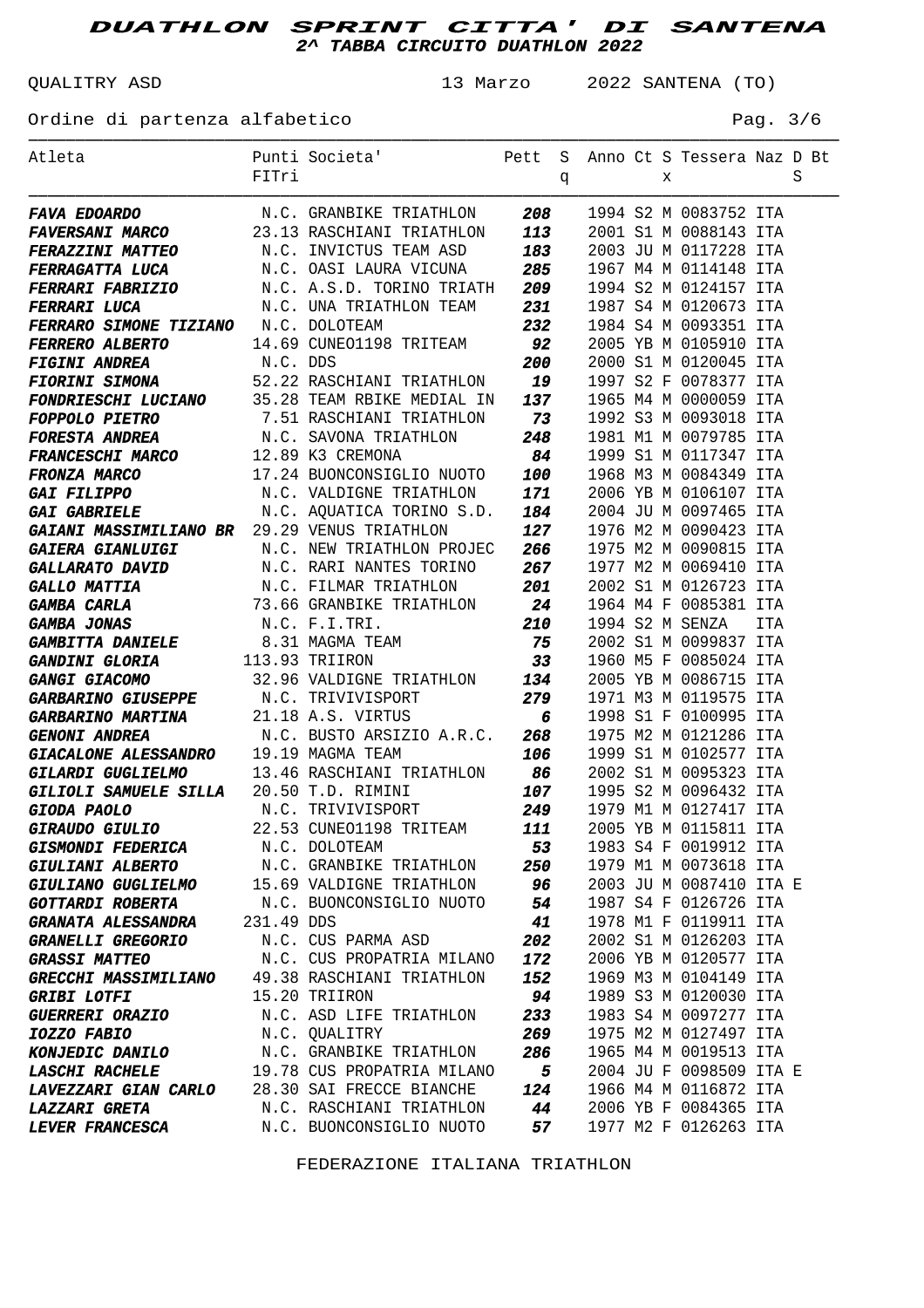QUALITRY ASD 13 Marzo 2022 SANTENA (TO)

Ordine di partenza alfabetico Pag. 4/6

| Atleta                                                                                                           |          | Punti Societa' Pett S Anno Ct S Tessera Naz D Bt           |            |   |      |   |                                          |     |   |
|------------------------------------------------------------------------------------------------------------------|----------|------------------------------------------------------------|------------|---|------|---|------------------------------------------|-----|---|
|                                                                                                                  | FITri    |                                                            |            | q |      | X |                                          |     | S |
|                                                                                                                  |          |                                                            |            |   |      |   |                                          |     |   |
| <b>LIMOLI ANTONIO</b> 13.97 DOLOTEAM                                                                             |          |                                                            | 88         |   |      |   | 1998 S1 M 0088695 ITA                    |     |   |
| LOCATELLI MATILDE 29.12 RASCHIANI TRIATHLON                                                                      |          |                                                            | و          |   |      |   | 2003 JU F 0082284 ITA                    |     |   |
| LOCATELLI MICHELE MAUR 62.64 CUS PROPATRIA MILANO 158                                                            |          |                                                            |            |   |      |   | 1959 M5 M 0085998 ITA                    |     |   |
| <b>LODI GUSTAVO</b>                                                                                              |          | 25.61 PIACENZATRIVITTORINO                                 | 116        |   |      |   | 1983 S4 M 0078341 ITA                    |     |   |
| <i><b>LOMBARDI STEFANO</b></i>                                                                                   |          | 5.01 VENUS TRIATHLON                                       | 70         |   |      |   | 1997 S2 M 0115852 ITA                    |     |   |
| <b>LUISON SANDRO</b>                                                                                             |          | N.C. F.I.TRI.                                              | 234        |   |      |   | 1986 S4 M SENZA                          | ITA |   |
| <b>LUONI LORENZO</b>                                                                                             |          | N.C. TRIVIVISPORT                                          | 220        |   |      |   | 1991 S3 M 0123700 ITA                    |     |   |
| <b>MAESTRI NICCOLO'</b>                                                                                          |          | N.C. IRIVIVISPORI<br>25.69 CUS PROPATRIA MILANO            | 118        |   |      |   | 2003 JU M 0100490 ITA                    |     |   |
| <b>MAGGIORE TOMMASO</b>                                                                                          |          | 32.23 CUS PROPATRIA MILANO                                 | 133        |   |      |   | 2003 JU M 0100929 ITA                    |     |   |
| <b>MAIONE VINCENZO</b>                                                                                           |          | N.C. TRIVIVISPORT                                          | 221        |   |      |   | 1990 S3 M 0104558 ITA                    |     |   |
| <b>MALERBA ALFREDO ANDREA</b> 46.54 MAGMA TEAM                                                                   |          |                                                            | 150        |   |      |   | 1978 M1 M 0107340 ITA                    |     |   |
| <b>MANZONI ANDREA</b>                                                                                            |          | N.C. INVICTUS TEAM ASD                                     | 185        |   |      |   | 2004 JU M 0083970 ITA                    |     |   |
| <b>MARCHESINI DANIEL</b>                                                                                         |          | 50.01 CANAVESE TRIATHLON                                   | 154        |   |      |   | 1989 S3 M 0119842 ITA                    |     |   |
| <b>MARCHETTI LORENZO</b>                                                                                         |          | 39.88 FIRENZE TRI                                          | 145        |   |      |   | 1976 M2 M 0104307 ITA                    |     |   |
| <b>MARCUCCI DIEGO</b>                                                                                            |          | N.C. A.S.D. TORINO TRIATH                                  | 251        |   |      |   | 1978 M1 M 0125451 ITA                    |     |   |
| <b>MARITANO FLORA</b>                                                                                            |          | 198.09 GRANBIKE TRIATHLON                                  | 38         |   |      |   | 1953 M6 F 0080473 ITA                    |     |   |
| <b>MAROCCO MARIA VITTORIA</b> 136.82 GRANBIKE TRIATHLON 35<br><b>MARTINI DAVIDE</b> 17.76 SAI FRECCE BIANCHE 101 |          |                                                            |            |   |      |   | 1958 M5 F 0115318 ITA                    |     |   |
|                                                                                                                  |          |                                                            |            |   |      |   | 1999 S1 M 0112086 ITA                    |     |   |
| <b>MARZORATI MARCO</b> N.C. CUS PROPATRIA MILANO                                                                 |          |                                                            | 173        |   |      |   | 2005 YB M 0096345 ITA                    |     |   |
| MATARAZZO VINCENZO MAR 12.60 CUNEO1198 TRITEAM                                                                   |          |                                                            | 82         |   |      |   | 2004 JU M 0086428 ITA                    |     |   |
| <b>MAZZARELLI MICHELA</b>                                                                                        |          | 220.56 GRANBIKE TRIATHLON                                  | 39         |   |      |   | 1957 M6 F 0090240 ITA                    |     |   |
| <b>MAZZUCCO EDOARDO</b>                                                                                          |          | 10.88 SAI FRECCE BIANCHE 77<br>45.25 OASI LAURA VICUNA 149 |            |   |      |   | 2000 S1 M 0115601 ITA                    |     |   |
| <b>MEINA FABRIZIO</b>                                                                                            |          |                                                            |            |   |      |   | 1975 M2 M 0048086 ITA                    |     |   |
| <b>MENASSI MATTEO</b>                                                                                            |          | 21.41 INVICTUS TEAM ASD                                    | 108        |   |      |   | 2003 JU M 0097026 ITA E                  |     |   |
| <b>MERCATI GHERARDO</b>                                                                                          |          | 102.72 TRIATHLON BERGAMO                                   | 167        |   |      |   | 1939 M9 M 0104390 ITA                    |     |   |
| <b>MERLI FRANCESCA</b>                                                                                           |          | N.C. INVICTUS TEAM ASD                                     | 47         |   |      |   | 2003 JU F 0088733 ITA                    |     |   |
| <b>MEVIO GIACOMO</b>                                                                                             |          | N.C. RASCHIANI TRIATHLON                                   | 186        |   |      |   | 2004 JU M 0071818 ITA                    |     |   |
| <b>MICHIARDI STEFANO</b>                                                                                         |          | N.C. PPRTEAM                                               | 270        |   |      |   | 1975 M2 M 0027994 ITA                    |     |   |
| <b>MICOTTI STEFANO</b>                                                                                           | N.C. DDS |                                                            | 211        |   |      |   | 1997 S2 M 0043034 ITA                    |     |   |
| <b>MIGNACCA NICOLO'</b> 35.58 CUS PROPATRIA MILANO                                                               |          |                                                            | 139        |   |      |   | 2003 JU M 0072886 ITA                    |     |   |
| MIGNACCA SIMONE BARTOL N.C. CUS PROPATRIA MILANO                                                                 |          |                                                            | 174<br>235 |   |      |   | 2005 YB M 0080967 ITA                    |     |   |
| <b>MIGNONE FEDERICO</b>                                                                                          |          | N.C. SAVONA TRIATHLON                                      |            |   |      |   | 1987 S4 M 0102449 ITA                    |     |   |
| <b>MOLGORA THOMAS</b>                                                                                            |          | 16.56 RASCHIANI TRIATHLON 97                               |            |   |      |   | 2002 S1 M 0106267 ITA                    |     |   |
| <b>MONDINO LUCA</b>                                                                                              |          | N.C. DOLOTEAM                                              | 222        |   |      |   | 1989 S3 M 0113597 ITA                    |     |   |
| <b>MONTANI GIORGIO</b>                                                                                           |          | 35.50 TRI NOVARA                                           | 138        |   |      |   | 1966 M4 M 0005473 ITA                    |     |   |
| <b>MORETTO MARCO</b>                                                                                             |          | N.C. SAI FRECCE BIANCHE                                    | 223        |   |      |   | 1990 S3 M 0120323 ITA                    |     |   |
| <b>MORINO LORENZO</b>                                                                                            |          | 35.09 CUS PROPATRIA MILANO                                 | 136        |   |      |   | 2003 JU M 0086548 ITA                    |     |   |
| MORTARA GIORGIO ANTONI 65.58 A.S.D. TORINO TRIATH                                                                |          |                                                            | 161        |   |      |   | 1955 M6 M 0006845 ITA                    |     |   |
| <b>MOSCIA CARLOTTA</b>                                                                                           |          | 127.92 IMPOSSIBLE226 FORLI'                                | 34         |   |      |   | 1994 S2 F 0120494 ITA                    |     |   |
| <b>NARDI ELISA</b>                                                                                               |          | 29.82 GRANBIKE TRIATHLON                                   | 10         |   |      |   | 1979 M1 F 0095848 ITA                    |     |   |
| <b>NICOLARDI FRANCESCO FL</b> 13.81 RASCHIANI TRIATHLON                                                          |          |                                                            | 87         |   |      |   | 1993 S2 M 0063305 ITA                    |     |   |
| <b>NOVAK MASSIMO</b><br><b>ORSI LUCA</b>                                                                         |          | N.C. F.I.TRI.                                              | 169        |   | 2022 |   | M SENZA                                  | ITA |   |
| <b>ORSOLINI ZOE</b>                                                                                              |          | N.C. F.I.TRI.<br>52.15 CUS PROPATRIA MILANO                | 252<br>18  |   |      |   | 1978 M1 M SENZA<br>2005 YB F 0093777 ITA | ITA |   |
| <b>PALUZZI SILVIO</b>                                                                                            |          | N.C. TRIATLETICA MONDOVI'                                  |            |   |      |   | 1980 M1 M 0113708 ITA                    |     |   |
| <b>PANARELLO GIUSEPPE</b>                                                                                        |          | N.C. A.S.D. TORINO TRIATH                                  | 253<br>254 |   |      |   | 1979 M1 M 0122670 ITA                    |     |   |
| PANCIROLI LUCA                                                                                                   |          | 26.78 CUS PARMA ASD                                        | 123        |   |      |   | 2000 S1 M 0100365 ITA                    |     |   |
| <b>PANZIN MASSIMO</b>                                                                                            |          | N.C. SAI FRECCE BIANCHE                                    | 280        |   |      |   | 1969 M3 M 0126331 ITA                    |     |   |
| <b>PAOLO MAURIZIO</b>                                                                                            |          | N.C. OASI LAURA VICUNA                                     | 271        |   |      |   | 1974 M2 M 0097980 ITA                    |     |   |
| <b>PARADISO ALESSIO</b>                                                                                          |          | 62.53 RARI NANTES TORINO                                   | 157        |   |      |   | 1965 M4 M 0101987 ITA                    |     |   |
|                                                                                                                  |          |                                                            |            |   |      |   |                                          |     |   |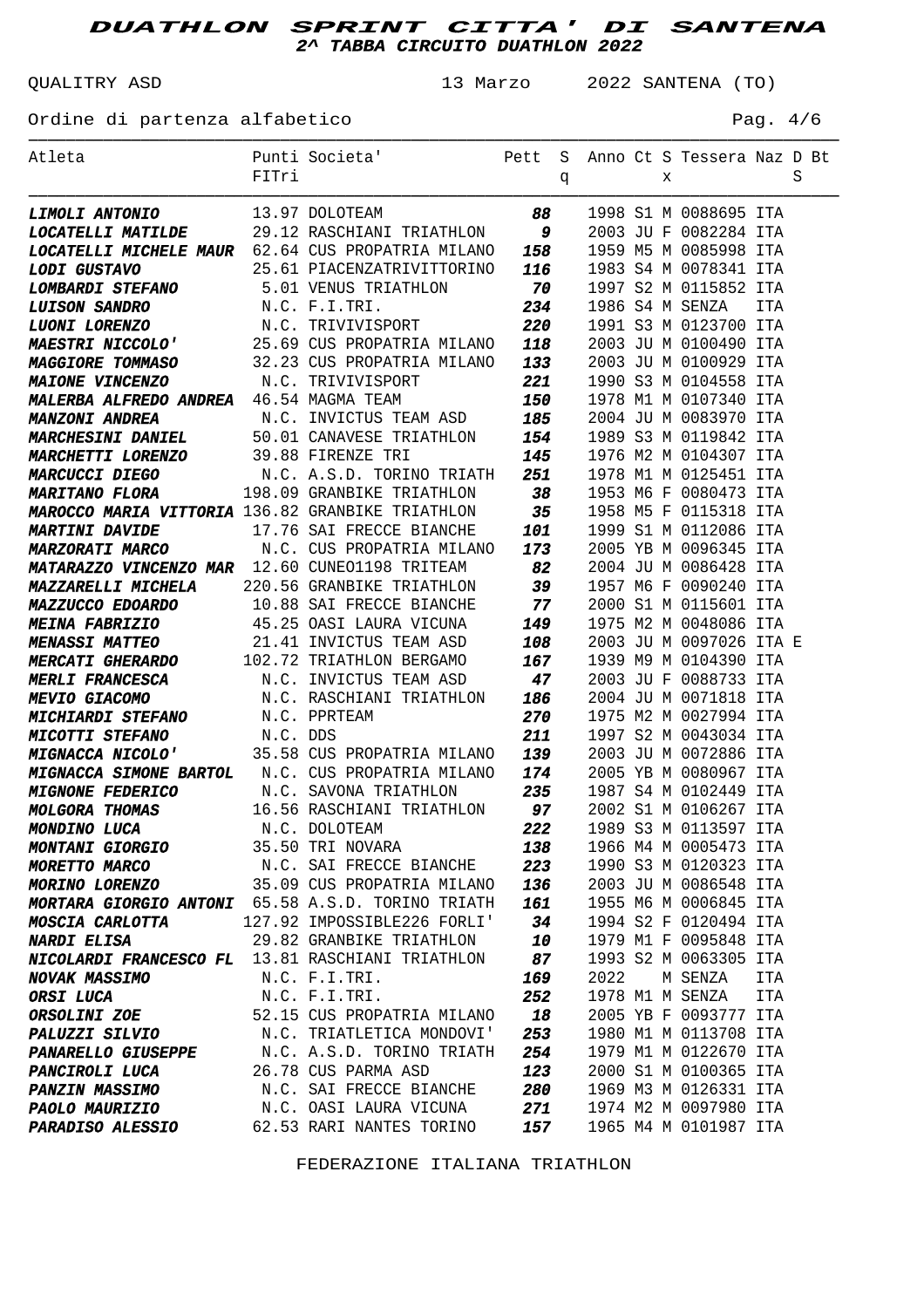QUALITRY ASD 13 Marzo 2022 SANTENA (TO)

Ordine di partenza alfabetico e e e e e e e e e e e e e Pag. 5/6

| Atleta                                                                                                                        |          | Punti Societa' Nett S Anno Ct S Tessera Naz D Bt  |                                        |   |           |   |                         |       |   |
|-------------------------------------------------------------------------------------------------------------------------------|----------|---------------------------------------------------|----------------------------------------|---|-----------|---|-------------------------|-------|---|
|                                                                                                                               | FITri    |                                                   |                                        | q |           | X |                         |       | S |
|                                                                                                                               |          |                                                   |                                        |   |           |   |                         |       |   |
| <b>PARINI ROBERTO</b>                                                                                                         |          | 37.27 TAPATRIATHLON TEAM 140                      |                                        |   |           |   | 1966 M4 M 0106993 ITA   |       |   |
| <b>PATRINICOLA GAIA</b>                                                                                                       |          | 60.88 MAGMA TEAM                                  | 21                                     |   |           |   | 2001 S1 F 0102957 ITA   |       |   |
| <b>PAVONE RICCARDO</b>                                                                                                        |          | 15.57 MAGMA TEAM                                  | 95                                     |   |           |   | 2002 S1 M 0114751 ITA   |       |   |
| <b>PEDACE GIACOMO</b>                                                                                                         |          | N.C. A.S.D. TORINO TRIATH 255                     |                                        |   |           |   | 1982 M1 M 0107252 ITA   |       |   |
| PEDERZOLLI ANDREA                                                                                                             |          | N.C. BUONCONSIGLIO NUOTO                          | 224                                    |   |           |   | 1990 S3 M 0043012 ITA   |       |   |
| <b>PIATTI LORENZO</b>                                                                                                         |          | 21.81 CUNEO1198 TRITEAM                           | 109                                    |   |           |   | 2000 S1 M 0106728 ITA   |       |   |
| <b>PIAZZA ETTORE</b>                                                                                                          |          | 139.90 CUS PARMA ASD                              | 168                                    |   |           |   | 1946 M8 M 0029775 ITA   |       |   |
| <b>PICA MASSIMO</b>                                                                                                           |          | N.C. A.S.D. TORINO TRIATH                         | 290                                    |   |           |   | 1961 M5 M 0084848 ITA   |       |   |
| <b>PIERACCI PIETRO</b>                                                                                                        |          | N.C. VALDIGNE TRIATHLON                           | 175                                    |   |           |   | 2006 YB M 0120371 ITA   |       |   |
| PIRAINO BENEDETTA 104.79 CUS PROPATRIA MILANO 32                                                                              |          |                                                   |                                        |   |           |   | 2002 S1 F 0117070 ITA   |       |   |
| <b>PIRAINO LUCA</b>                                                                                                           |          | N.C. F.I.TRI. 281<br>29.13 VALDIGNE TRIATHLON 126 |                                        |   |           |   | 1972 M3 M SENZA         | ITA   |   |
| PIRANA ANDREA                                                                                                                 |          |                                                   |                                        |   |           |   | 1980 M1 M 0094611 ITA   |       |   |
| <b>PISONI SIMONE</b>                                                                                                          |          | 31.99 NEW TRIATHLON PROJEC                        | 132                                    |   |           |   | 1981 M1 M 0113347 ITA   |       |   |
| <b>PISTONE BARBARA</b> 88.51 A.S.D. TORINO TRIATH                                                                             |          |                                                   | 30                                     |   |           |   | 1970 M3 F 0090310 ITA   |       |   |
| <b>PLESCIA MATTEO</b>                                                                                                         |          | N.C. A.S.D. TORINO TRIATH                         | 187                                    |   |           |   | 2003 JU M 0095519 ITA   |       |   |
| <b>PORDENON MIRCO</b>                                                                                                         |          | 26.16 VALDIGNE TRIATHLON                          | 119                                    |   |           |   | 2005 YB M 0088431 ITA   |       |   |
| <b>PREVITALI THOMAS FRANC</b> 12.08 RASCHIANI TRIATHLON 80                                                                    |          |                                                   |                                        |   |           |   | 1998 S1 M 0043798 ITA   |       |   |
| <b>RAMAGLIA ANGELO</b>                                                                                                        |          | N.C. RARI NANTES TORINO                           | 291                                    |   |           |   | 1961 M5 M 0074471 ITA   |       |   |
| <b>RAVALLI RENATO</b>                                                                                                         |          | N.C. TEAM RBIKE MEDIAL IN                         | 236                                    |   |           |   | 1987 S4 M 0124124 ITA   |       |   |
|                                                                                                                               |          |                                                   | 120                                    |   |           |   | 1980 M1 M 0106097 ITA   |       |   |
| <b>REAMI MATTEO</b> 26.23 SAI FRECCE BIANCHE<br><b>REMZIG VLAD</b> N.C. ROU-                                                  |          |                                                   | 203                                    |   | 2001 S1 M |   |                         | ROU S |   |
| <b>RICCO RUGGIERO</b>                                                                                                         |          | 50.55 TRI TEAM SAVIGLIANO 155                     |                                        |   |           |   | 1991 S3 M 0112067 ITA   |       |   |
| <b>RINALDI MARCO</b>                                                                                                          |          |                                                   |                                        |   |           |   | 1994 S2 M 0113456 ITA   |       |   |
| <b>RINALDI MARCO</b> 3.01 CUS PARMA ASD 65<br><b>RINALDI MATTEO</b> 11.18 CUS PARMA ASD 79<br><b>ROGOZ ERIK</b> N.C. ROU- 204 |          |                                                   |                                        |   |           |   | 1995 S2 M 0078542 ITA   |       |   |
| ROGOZ ERIK M.C. ROU-<br><b>ROMANO SIMEONE</b> 12.34 CUNEO1198 TRITEAM 81                                                      |          |                                                   |                                        |   | 2001 S1 M |   |                         | ROU S |   |
|                                                                                                                               |          |                                                   |                                        |   |           |   | 2004 JU M 0096798 ITA   |       |   |
| ROSIELLO PIETRO N.C. A.S.D. TORINO TRIATH                                                                                     |          |                                                   | 282                                    |   |           |   | 1972 M3 M 0111976 ITA   |       |   |
| <b>ROSSA LAURA</b>                                                                                                            |          | N.C. GRANBIKE TRIATHLON 58                        |                                        |   |           |   | 1977 M2 F 0127431 ITA   |       |   |
| <b>RUFFA MARCO</b>                                                                                                            |          | 26.45 GRANBIKE TRIATHLON                          | 121                                    |   |           |   | 1990 S3 M 0054884 ITA   |       |   |
| RUSSO STEFANO M.C. DIAMOND TRI FREETIME 237                                                                                   |          |                                                   |                                        |   |           |   | 1986 S4 M 0126850 ITA   |       |   |
| <b>SACCHI PIETRO</b>                                                                                                          |          | N.C. ASD CNM TRIATHLON 212                        |                                        |   |           |   | 1996 S2 M 0121333 ITA   |       |   |
| SANTONOCITO NICOLETTA 17.86 MAGMA TEAM                                                                                        |          |                                                   | $\begin{array}{c} 4 \\ 83 \end{array}$ |   |           |   | 1999 S1 F 0100090 ITA   |       |   |
| <b>SAPORITO LUIGI</b>                                                                                                         |          | 12.85 MAGMA TEAM                                  |                                        |   |           |   | 2001 S1 M 0095124 ITA   |       |   |
| <b>SARTOR ROBERTO</b>                                                                                                         |          | N.C. SAI FRECCE BIANCHE 287 1967 M4 M 0126357 ITA |                                        |   |           |   |                         |       |   |
| <b>SAVOIA SARA</b>                                                                                                            |          | 17.46 RASCHIANI TRIATHLON                         | 3                                      |   |           |   | 2001 S1 F 0114854 ITA   |       |   |
| SCALFONI CHIARA CARLOT N.C. A.S.D. TORINO TRIATH                                                                              |          |                                                   | 55                                     |   |           |   | 1984 S4 F 0121894 ITA   |       |   |
| <b>SCALISI VINCENZO</b>                                                                                                       |          | 70.60 MAGMA TEAM                                  | 162                                    |   |           |   | 1979 M1 M 0093250 ITA   |       |   |
| <b>SCARRONE SIMONA</b>                                                                                                        |          | 192.20 SAI FRECCE BIANCHE                         | 37                                     |   |           |   | 1969 M3 F 0115600 ITA   |       |   |
| <b>SCHIAVINO ANDREA ROSAR</b> 18.45 RASCHIANI TRIATHLON                                                                       |          |                                                   | 102                                    |   |           |   | 1989 S3 M 0041404 ITA   |       |   |
| <b>SCHIAVINO ENRICO</b>                                                                                                       |          | 11.10 MAGMA TEAM                                  | 78                                     |   |           |   | 1994 S2 M 0050551 ITA   |       |   |
| <b>SCHULZE PATRICK</b>                                                                                                        | N.C. DDS |                                                   | 188                                    |   |           |   | 2003 JU M 0096326 GER S |       |   |
| <b>SCIARRONE MARIA PIA</b>                                                                                                    |          | N.C. AQUATICA TORINO S.D.                         | 50                                     |   |           |   | 2001 S1 F 0101161 ITA   |       |   |
| <b>SCIORTINO SIMONE</b>                                                                                                       |          | 18.97 DOLOTEAM                                    | 105                                    |   |           |   | 1987 S4 M 0095717 ITA   |       |   |
| <b>SCIUCCATI MARINELLA</b>                                                                                                    |          | 39.54 VALDIGNE TRIATHLON                          | 13                                     |   |           |   | 1962 M5 F 0101317 ITA   |       |   |
| <b>SCOTTI MARCO</b>                                                                                                           |          | N.C. ELBAMAN TEAM                                 | 272                                    |   |           |   | 1974 M2 M 0025295 ITA   |       |   |
| <b>SILENGO LORENZO</b>                                                                                                        |          | N.C. TRIVIVISPORT                                 | 213                                    |   |           |   | 1994 S2 M 0126967 ITA   |       |   |
| <b>SOBACCHI PAOLO</b>                                                                                                         |          | 64.60 TRIATHLON CREMONA ST                        | 159                                    |   |           |   | 1970 M3 M 0104586 ITA   |       |   |
| <b>SORDELLO FABRIZIO</b>                                                                                                      |          | N.C. F.I.TRI.                                     | 238                                    |   |           |   | 1984 S4 M SENZA         | ITA   |   |
| <b>SPERONI SARA</b>                                                                                                           |          | 25.43 VALDIGNE TRIATHLON                          | 7                                      |   |           |   | 1984 S4 F 0096742 ITA   |       |   |
| <b>SQUIZZATO TIZIANA</b>                                                                                                      |          | 50.56 PPRTEAM                                     | 17                                     |   |           |   | 1971 M3 F 0106631 ITA   |       |   |